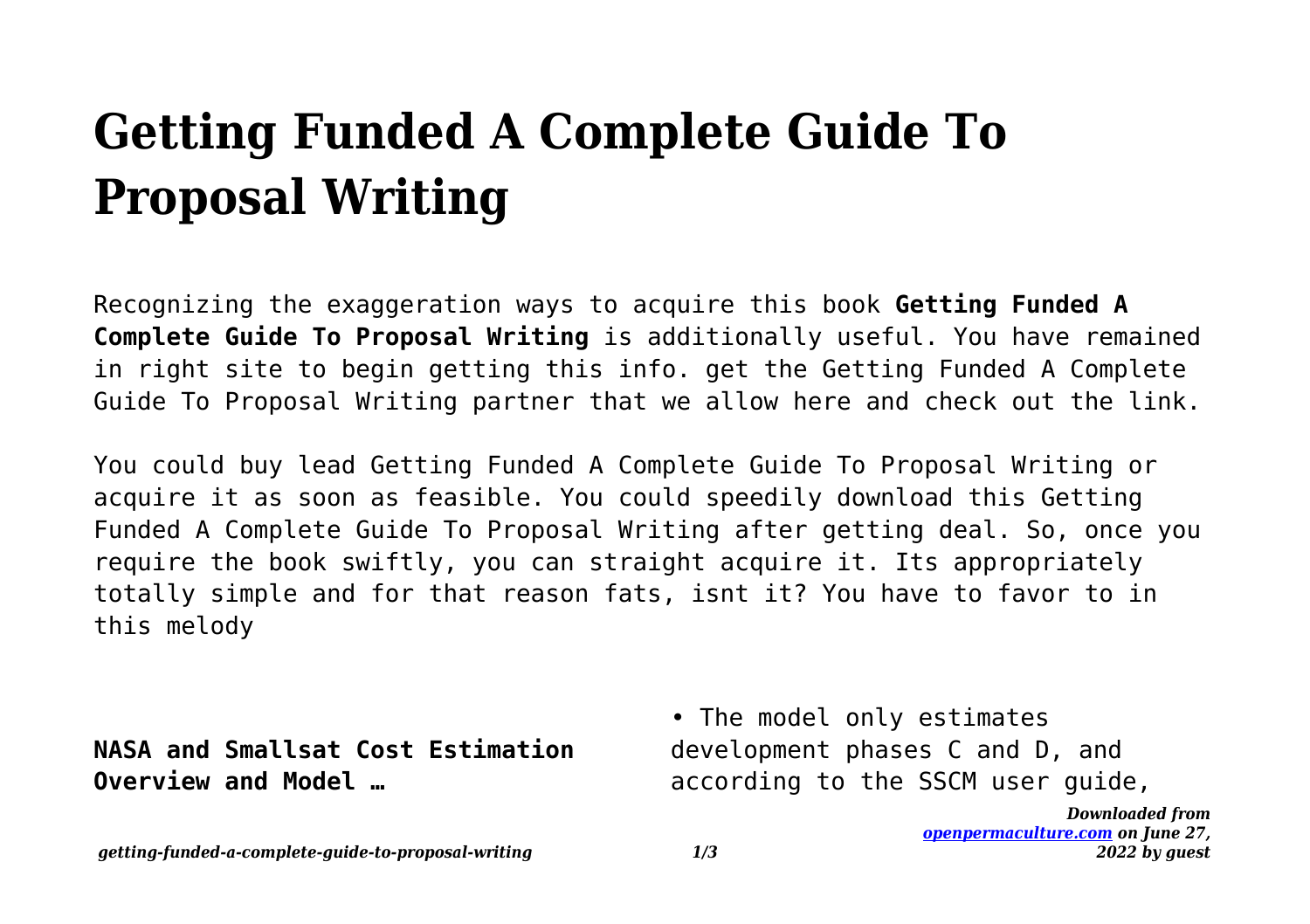must add 10% for Phase B costs Spacecraft cost estimate using SSCM (1 of 3) 26 Disclaimer - The cost information contained in this document is of a budgetary and planning nature and is intended for informational purposes only.

#### **A GUIDE FOR PROPOSAL WRITING - NSF**

Proposal Guide. These criteria, as they relate to education, are defined below. In addition to the suggestions listed in the "Advice to Proposal Writers" section, special attention should be paid to the criteria and questions specified below. Reviewers are asked to comment on the quality of the proposal with respect to each of these two ...

#### **PROPOSAL AND AWARD POLICIES AND**

## **PROCEDURES …**

Oct 04, 2021 · Chapter II.E.9, Conference Proposal, has been supplemented with guidance regardingNSF review of policies or codes-of-conduct addressing harassment. Language in the section on the proposal budget and budget justification has been updated for clarity. • Chapter II.E.11, Proposal, Travel. has been reorganized and supplemented with ional addit

## **How to Write a Good Postgraduate RESEARCH PROPOSAL**

This guide intends to provide practical information for students who have been asked to submit a research proposal as part of their application for admission to a